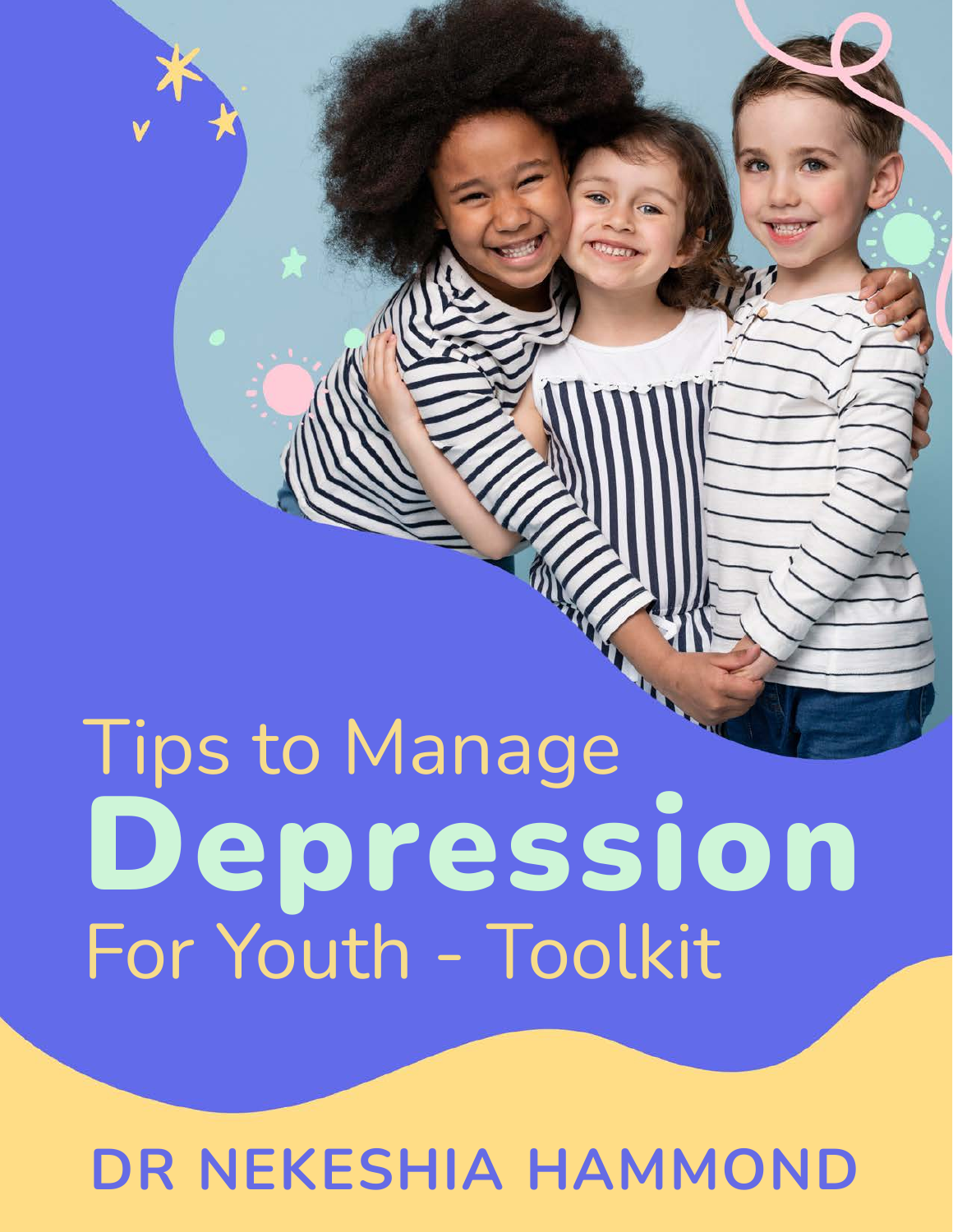## Tips to Manage Depression For Youth - Toolkit

It's a sad, but true reality, depression in our youth is at an all-time high. Between the constant online stimulation and social pressures, young children and teenagers are struggling with their identities more than ever. Depression is much more than being sad. It comes in many shapes and sizes and is sourced from many places.

According to the *[London Journal of Primary Care,](https://www.ncbi.nlm.nih.gov/pmc/articles/PMC4453693/)* depression is a

#### "common condition that leads to a lot of suffering and adverse social consequences, such as poor school performance and the loss of friendships. The longer an illness lasts, the greater the social consequences, and sometimes these effects cannot be reversed."

This is why it is critically important to address depression in a child's life and understand how to treat it. Managing depression in adolescents has transformed within generational lifestyles, and caregivers must take the time to stop and check in. The first step is recognizing something is wrong.

Attempting to identify depression can be difficult and can have multiple driving factors. For example, is your child irritable, holding onto guilt, losing focus, withdrawing socially, oversleeping, or disinterested in activities they used to love? Or perhaps they are experiencing major life changes, physical or emotional stress, or loss of a loved one within your household. If any of this sounds familiar, your child may be suffering from a mild or even severe bout of depression. With this in mind, below are some tips to aid you in your journey of managing depression in your children.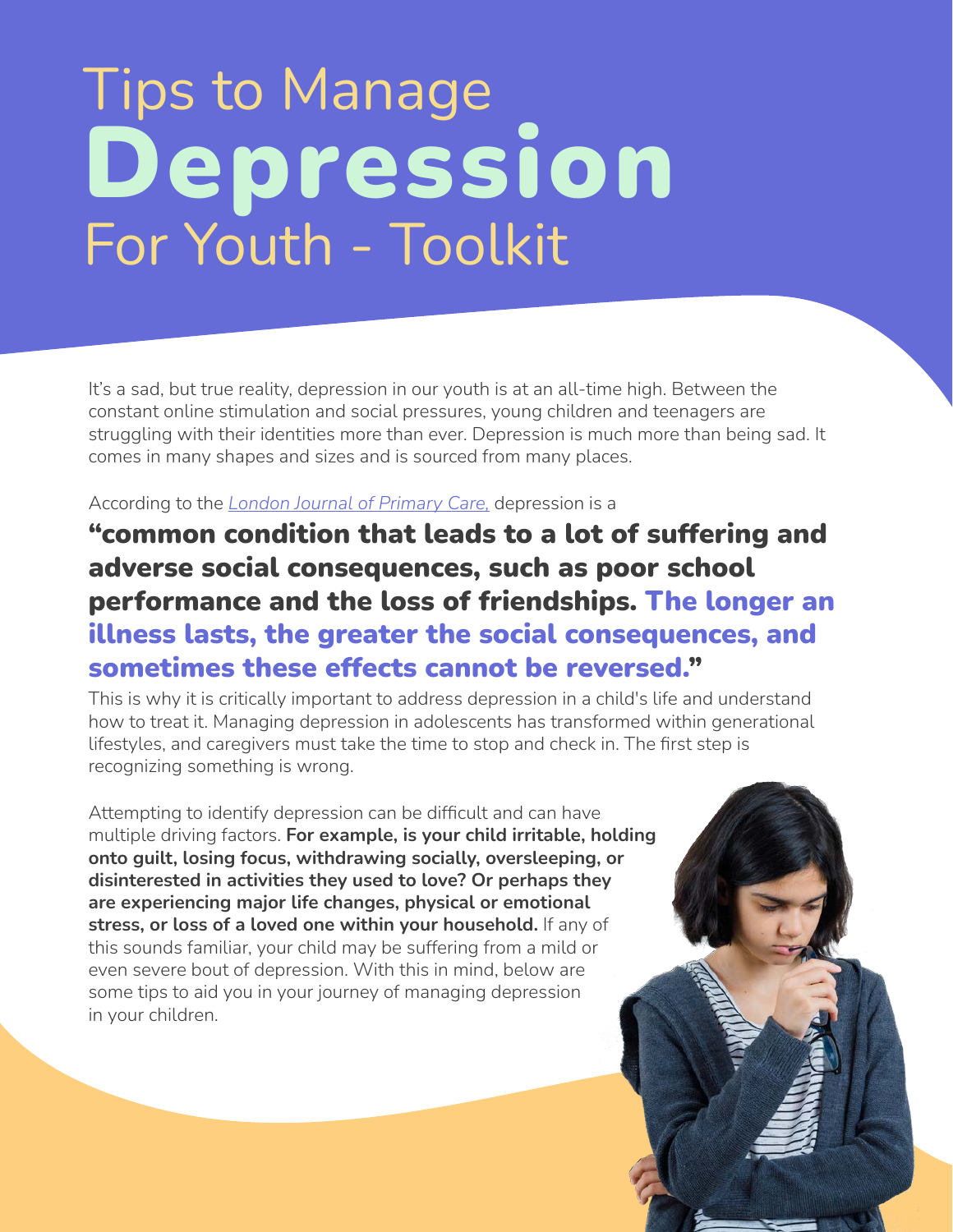### Keeping Active

Physical activity is one of the most highly recommended ways to fight depression. Moving your body stimulates the brain releasing natural endorphins. Many studies show that younger kids who exercise frequently experience fewer symptoms in comparison to kids who do not. Not only is the physicality of it beneficial, but the sense of community within sports teams will keep your kids interacting with others who share similar interests.





#### Extracurricular Activities

Not all kids enjoy playing sports, and forcing kids to join them might not always be the best way to bring positivity back into their daily lives. Understanding what they enjoy is critical if you hope to get them engaged in something, and every child is different. For example, you may choose to get them involved in fashion design, pottery, learning an instrument, woodworking, painting, dance, chess club, etc. Activities like this will allow a child to have a creative outlet.

#### Maintaining A Healthy Diet

Maintaining a healthy diet is a critical component of having a "happy brain." Food that is highly processed and loaded with hormones isn't necessarily the best for growth and development. It's important to watch what your children are consuming. Everything we put into our bodies can have an effect, positive or negative, on our physical form, our gut chemistry, and even our minds. In fact, many studies have shown that a diet of excessive high fats, processed sugars, and general junk food have a direct link to depression and anxiety.

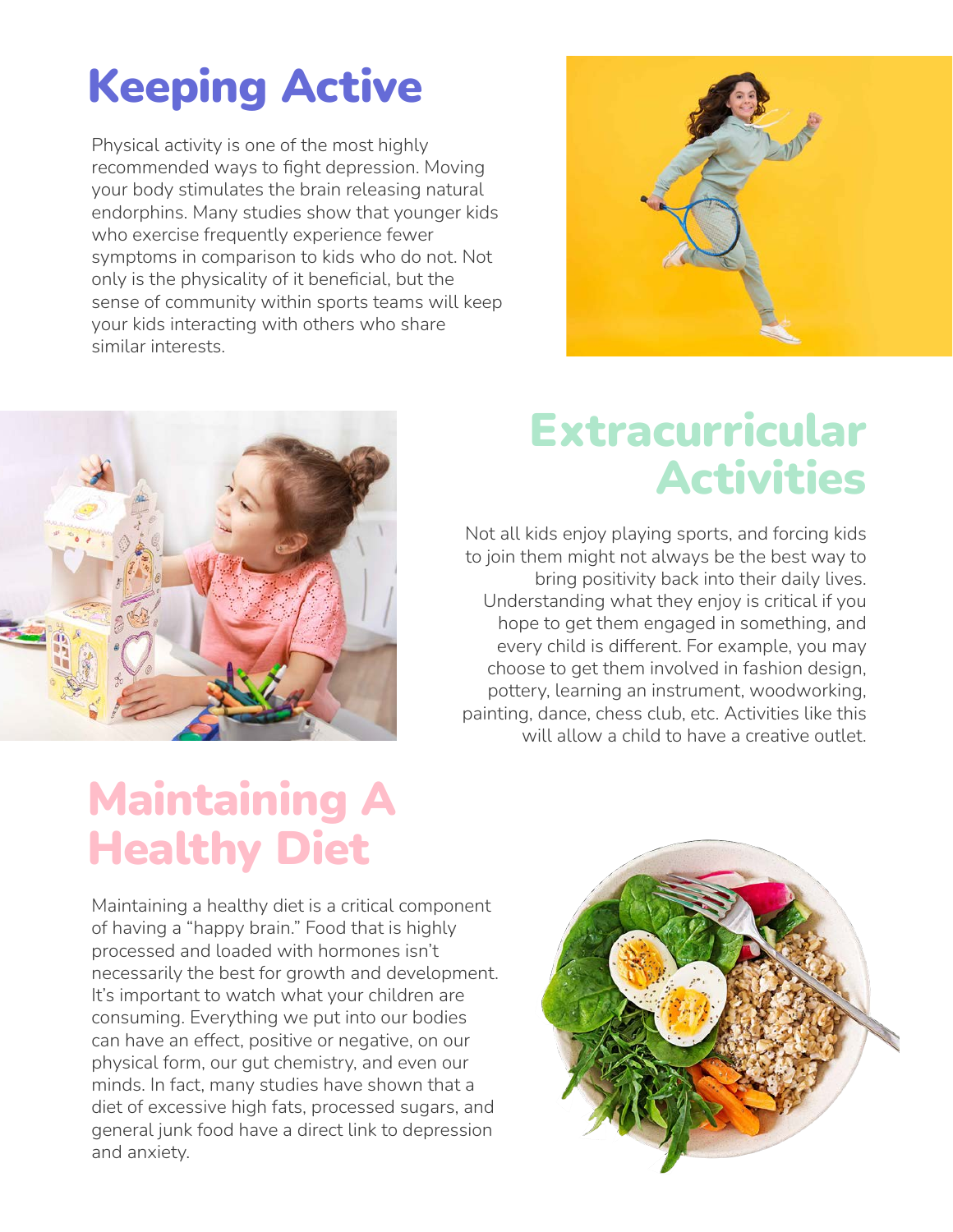#### Open Communication Without Judgment

It may not always feel comfortable, but open communication with your children is imperative if you want to help manage depression or even prevent it. Children don't always understand who they are becoming, and they are trying to figure out a lot while their hormones are pulsating through their rapidly changing bodies. Some may be scared and confused, and others might rebel and lash out, but the best thing to do is simply hear them out without judgment. The fastest way to close communication between caregiver and child is to react negatively when they open up to you.



#### Giving Children Space to Make Their Own Choices



As scary as it might be, giving your children the space to think and act for themselves is extremely valuable to their cognitive growth. Kids often get lost in their parents' identity making it their own, and when they start to have different feelings they tend to feel shame. Allowing them to wear what they want, have that sleepover with a friend, etc. Even if it might not be something you necessarily agree with. It helps them with the ability to express themselves.

#### Personal Time

Although your children may pull away and act embarrassed to be around you, they still need the reassurance that you love and care about them. Spend personal time with them and allow them to connect with you on a deeper level, opening the gates of trust and understanding. Taking them to a movie, going on a walk together to a coffee shop, helping them with their homework, letting them help you make dinner, taking a painting class together, throwing around a baseball, or even letting them into your daily work life. There are many things you could do to make a child feel included.

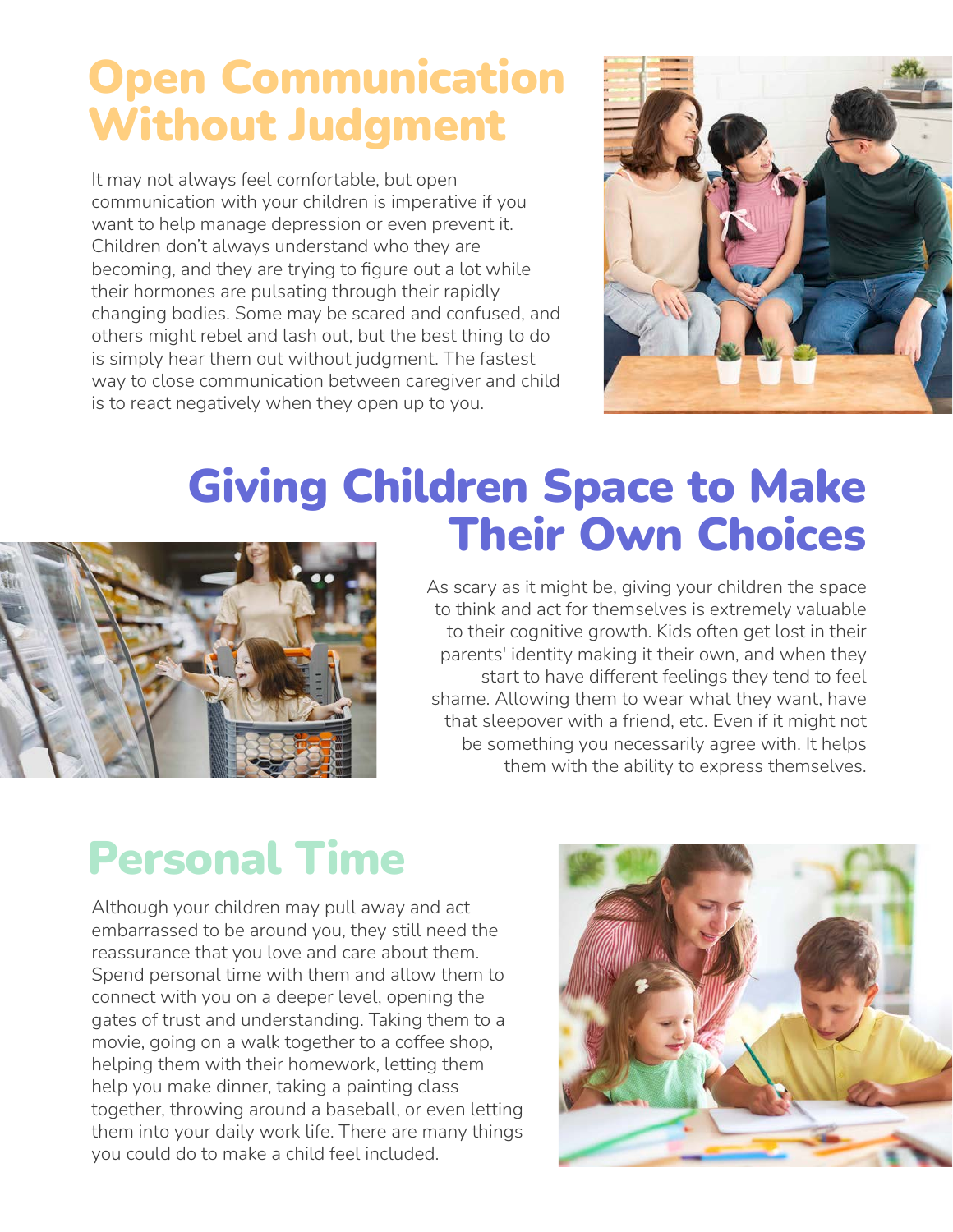#### Community Service or Volunteer Work

This might not be something kids will necessarily be thrilled about, but volunteer work could potentially open their eyes to a different perspective by giving valuable time to others. Volunteering at a food bank, picking up trash on your local beach, or having them donate something they care about to someone that might need it more - these simple acts teach children the power of gratitude and empathy, social skills, bonding, and more. Volunteer work and community service could positively affect your children both now and in the long term.





#### **Teaching** Mindfulness

Mindfulness can be a tricky one. It is a beautiful skill once mastered, but even for adults, it can be a tough thing to do. Introducing mindfulness at a young age will benefit your child greatly. Benefits include improved academic performance, increased focus, decreased levels of stress and depression, and increased compassion.

#### Encourage Self Love

In a world of constant judgment within beauty standards and financial pressures, kids need support in loving themselves more than ever. Social media is a silent killer and one of the main causes for insecurities. Explain to them that the online world is a facade, and teach them resilience to handle outside pressures. Encourage them to be themselves wholeheartedly because the relationship you have with yourself will always be the most important.

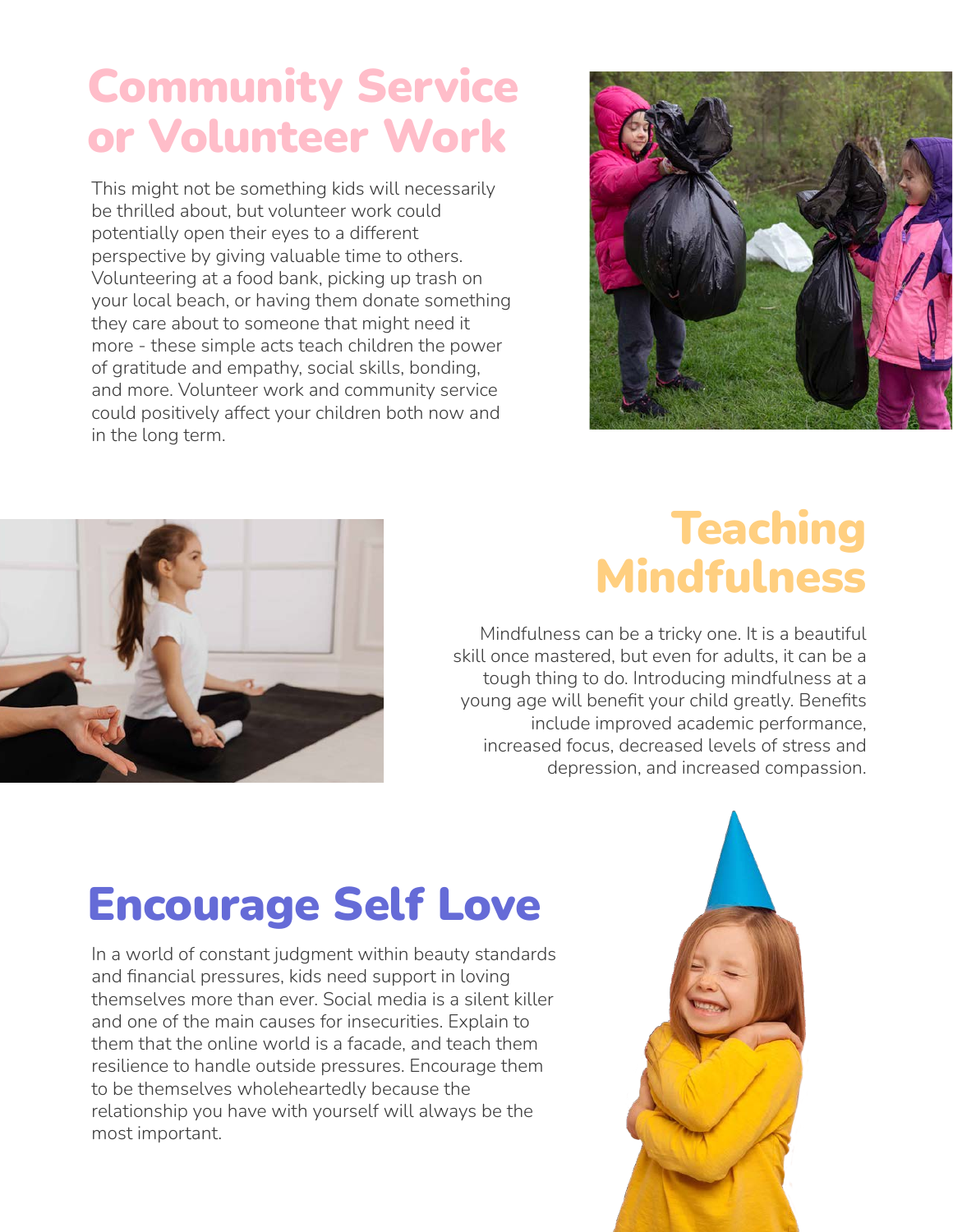#### Model The Things You Preach

In the end, children feed off of the immediate idols in their lives - their caregivers, siblings, teachers, and adults they regularly interact with. They look up to them for most things throughout their lives. If you are a positive model to them, they will follow.





#### Conclusion and Next Steps

While some children can heal with just the tips we've shared here, others might need additional tools for managing their depression. If you or your children are still struggling, you might want to consider seeking the aid of a professional. Seeking treatment from professionals is one of the keys to fighting against this severe mental disorder. Prevention involves psychotherapy and medical intervention based on how severe the condition is. Along with having an unbiased third party, so a child can emotionally vent.

In some cases, the best course of action is antidepressants because sometimes depression runs deeper in biological terms. Antidepressants are not meant for every child but may be beneficial.

Depression can be a scary thing to deal with, but you're not alone, and there is help out there. You don't have to suffer in silence. Before making any decisions, do your due diligence in researching and finding a trustworthy provider that will help you along the way.